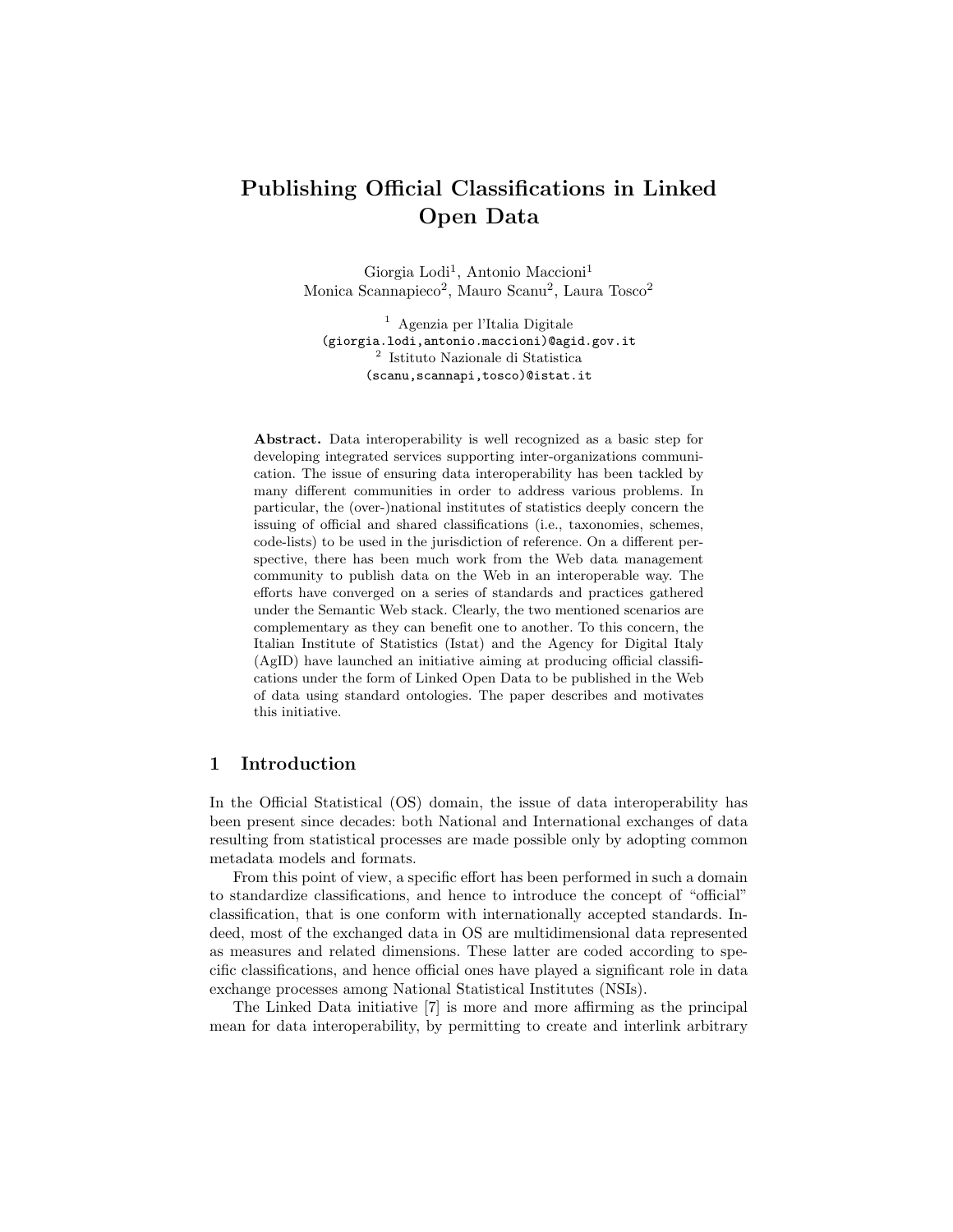volumes of structured data across the Web. In particular, the Linked Data initiative is made possible by the widespread adoption of Web standards for publishing data according to the Resource Description Framework (RDF) model. RDF allows to uniquely identifying resources on the Web, by means of a specific URI (Uniform Resource Identifier). This feature has several advantages, including (i) the possibility of a direct access to resources via a query language and (ii) the ability to link data together in order to access them in an integrated way (with the clear positive side-effect of higher quality, more information more easily accessed, and so on).

The Linked Open Data (LOD) project is concerned with the publication of Linked Data that are "Open". There are several LOD datasets already available. The so-called LOD cloud [8] covers more than an estimated 50 billion facts from many different domains like geography, media, biology, chemistry, economy, energy, etc.

The LOD project has had also an immediate and widespread success in the e-government sector: several public administrations (PAs) and institutions are starting publishing their data as LOD. To this end, in the specific Italian context, at the end of 2012, the Agency for Digital Italy (AgID) published national guidelines [11] that paved the way to the use of LOD as the data paradigm for enabling semantic interoperability in the collaboration between PAs. Since then, AgID continued to exercise its role of national Public Sector Information (PSI) enabler by annually releasing a number of strategic documents for PAs. One of these documents is the so-called national agenda which includes principles (e.g., interoperability, usability, accessibility, data quality) and objectives to be achieved by PAs within a year in order to implement, and sustain in the long term, the PSI enhancing process. Following the G8 open data charter experience [3], the agenda introduces the concept of key datasets to be released as high quality open data. Among the key datasets, AgID identified "official" classifications as cross-domain data to be published in LOD so that to foster an effective integration between even heterogeneous data.

In view of this scenario, Istat, the Italian National Institute of Statistics, and AgID launched a joint project whose objectives can be summarised as follows:

- to model "official" classifications such as Ateco 2007 (Classification of Economic Activity) and COFOG (Classification of the Functions of Government) in LOD using standard ontologies (e.g., SKOS - Simple Knowledge Organization System, XKOS - eXtended Knowledge Organization System, ADMS - Asset Description Metadata Schema, etc);
- to certify data by provenance using the PROV framework. In particular, the framework has been used to document the overall process of the creation of the classifications by Istat, as well as of the creation of their LOD versions and of their publication on the SPARQL endpoint by AgID.

The project also helped AgID and Istat to delineate guidelines and artefacts for LOD publication that could raise the awareness on the need to certify data quality and reliability, thus enabling an effective data reuse and interoperability in the Italian PSI context.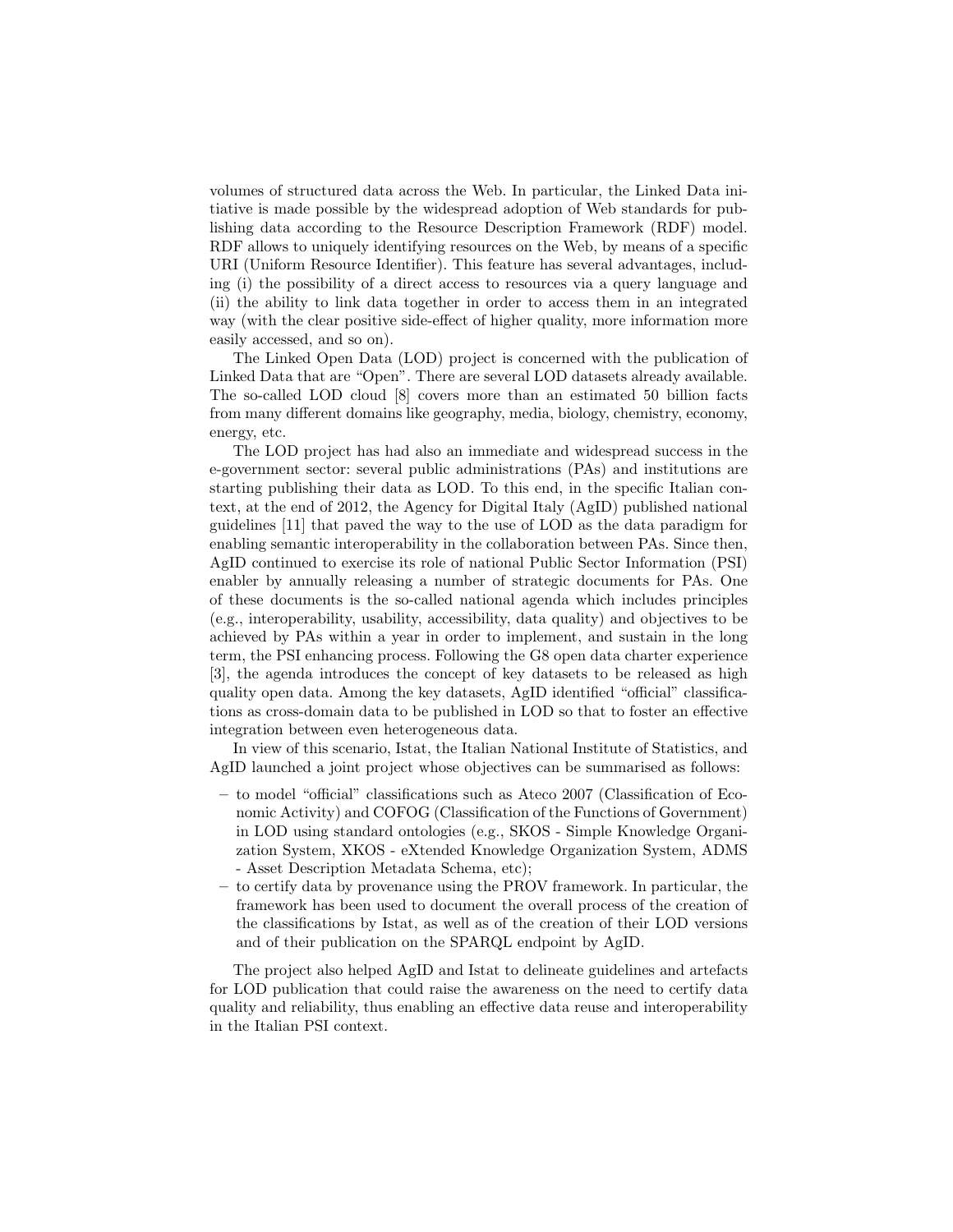Similar projects have been carried out by other institutions, such as the publication of official classifications by INSEE [5], or the publication of the NACE official classification by the European Community [9].

The paper describes this project and the data model that has been adopted and implemented in LOD for the specific Ateco 2007 standardized classification. The remaining of the paper is structured as follows. Sections 2 and 3 provide the background on Ateco 2007 and PROV, respectively. Section 4 introduces the data modelling in LOD of the Ateco classification and Section 5 concludes the paper.

## 2 Background: Official Classifications and ATECO 2007

Classifications have been one of the first metadata set that NSIs started to store, with the objectives of (i) reusing them in different production processes and (ii) promoting harmonization. The main result was the Neuchâtel Group that issued version 2.1 of the Neuchâtel Terminology Model Classification  $[10]$ database object types and their attributes in 2004. The principal purpose of the work was to arrive at a common language and perception of the structure of classifications as well as of the links between them.

More recently, the Generic Statistical Information Model (GSIM) [4] was proposed with the objective to describe the information objects and flows in the statistical business process: in the Concepts module, classifications are described in detail. Some of the elements characterizing GSIM classifications are:

- A Classification Family is a group of Classification Series. Classification Series is an ensemble of one or more Statistical Classifications.
- $A$  *Statistical Classification* is a set of *Categories*. The Categories at each Level of the classification structure must be mutually exclusive and jointly exhaustive of all objects/units in the population of interest.
- A Statistical Classification has Categories that are represented by Classification Items. These Classification Items are organised into Levels determined by the hierarchy. A Level is a set of Concepts that are mutually exclusive and jointly exhaustive.
- Statistical Classifications can be versions or variants. A variant type of Statistical Classification is based on a version type of Statistical Classification. In a variant the Categories of the version may be split, aggregated or regrouped to provide additions or alternatives to the standard order and structure of the original Statistical Classification.

Figure 1 shows a part of the GSIM model schema representing the above mentioned concepts.

The Classificazione delle ATtivit`a ECOnomiche (ATECO) [1] is the Italian counterpart of the NACE [9] classification. Its series is composed of the different versions: 2002, 2007, and so on every time there is a new definition. Each of these versions is organized into levels. As far as the ATECO-version 2007 is concerned, its levels are: sezioni, divisioni, gruppi, classi, categorie and sottocategorie. Up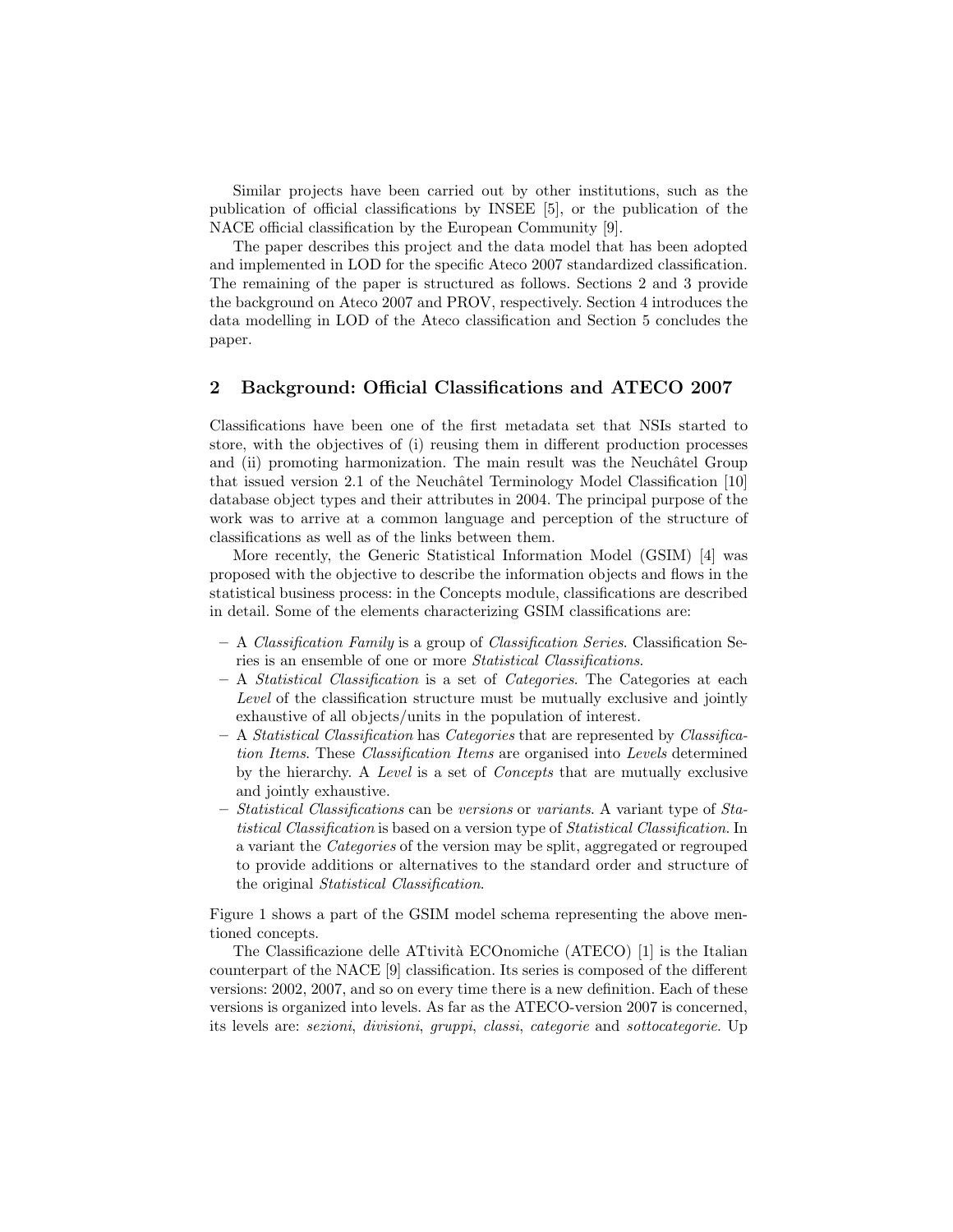

Fig. 1. GSIM Model Schema

to the level classe, it coincides with the NACE classification, which is a modification of the ISIC Rev. 4 [6] managed by the United Nations. Variants of these classifications managed in the Istat Sistema Unitario dei Metadati (SUM) are those used for specific purposes in Istat with the following distinctions:

- Variants organized by specific Istat systems (e.g. the system devoted to dissemination, the one devoted to data collection and so on). Each of these variants include additional categories, as the codes in the Main Industrial Groupings.
- Variants used in specific data structures (either of macro or micro data) in order to show the level of detail in which the dimension Economic Activity is given. For instance some disseminated data use all the codes of the first ATECO level, another a subgroup of them and some Main Industrial Groupings, another one focuses on one or two codes of the first ATECO level and then decomposes it up to the the last ATECO level.

# 3 Background: PROV and XKOS Ontologies

As mentioned, standardizing a classification is a complex process that involves different actors: the PROV ontology described in Section 3.1 helps tracking this aspect.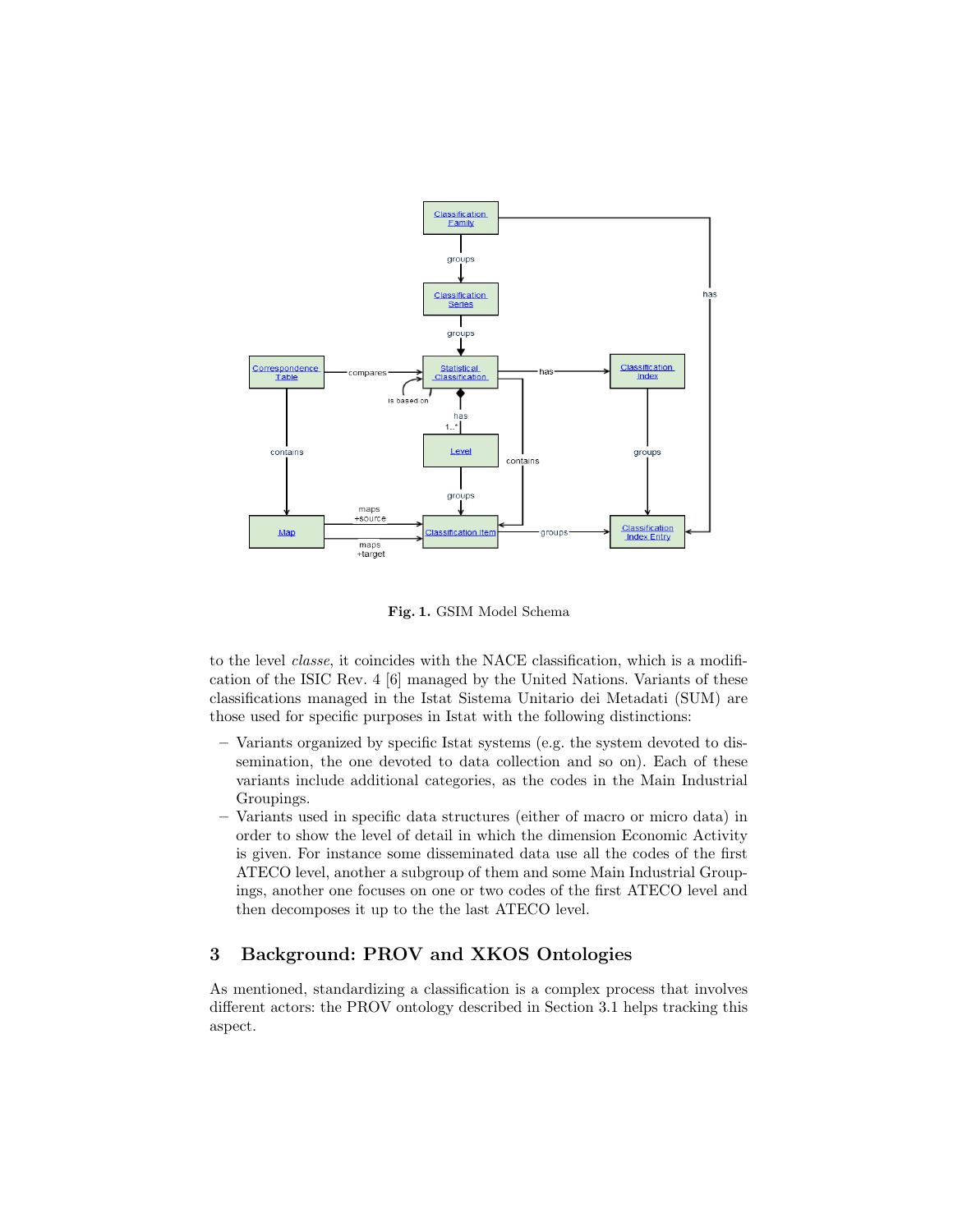Moreover, statistical classifications are a specific type of classifications that needs to be modeled in an ad-hoc way. This is described by the focus on the XKOS ontology in Section 3.2.

## 3.1 PROV Ontology

Provenance information is relevant to certify data quality and reliability. In more detail, it is very important to publish, together with data, who is the responsible for them and which are the entities, activities and agents involved in the generation/manipulation processes; namely, the following concepts:

- $-$  Responsible of the data: person/institution/administration that manages/creates/manipulates the data.
- Certified data: i.e. data published by their responsible.
- Provenance: set of detailed information regarding entities and processes involved in the production and publication of data.

We tested the PROV Ontology [12], a W3C recommendation, to certify the role of Istat as official producer of ATECO 2007 classification published as linked open data.



Fig. 2. Provenance Ontology Model Schema

In Figure 2, the principal elements of the PROV data model are shown. The PROV Ontology (PROV-O) is an OWL2 ontology that expresses the PROV Data Model (PROV-DM), which provides a set of classes, properties, and restrictions to represent provenance information. A PROV framework is available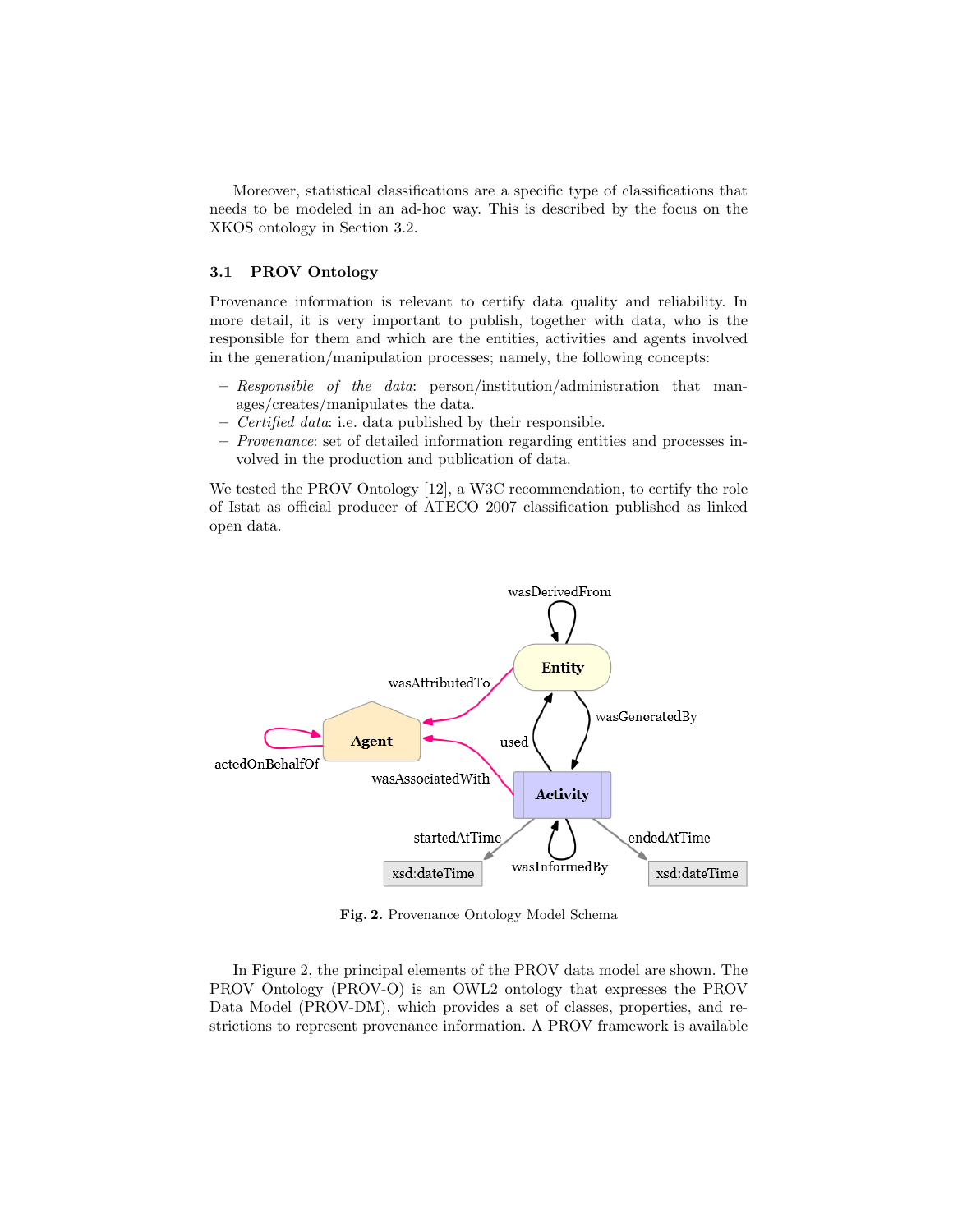and is composed by a set of documents describing different aspects of the provenance issue. In detail, the framework consists of the following documents:

- $-$  PROV-DM: describes the data model; that is, entity, activity and agent concepts.
- PROV-O (PROV-Ontology): describes the data model using the OWL2 language.
- $-$  PROV-N: describes the data model using the human-readable notation N3.
- PROV-XML describes the data model using the XML notation.
- PROV-Constraints: describes the integrity constraint for writing correctly the provenance information using the PROV ontology.
- PROV-Sem: describes the PROV data model semantic.
- $-$  PROV-Dictionary: defines an extension of the PROV-DM for collections and dictionaries.
- PROV-Links: describes an extension of the PROV-DM for the correct description of multiple data sources.
- $-$  PROV-AQ: describes some methods to access and query data.
- PROV-DC: allows to referencing provenance data expressed in the Dublin Core Ontology.

The specific usage we made of the PROV ontology is described in Section 4.

### 3.2 XKOS Ontology

XKOS (eXtended Knowledge Organization System)[2] is an extension of SKOS (Simple Knowledge Organization System) [13] for managing statistical classifications and concept management systems.

With respect to SKOS, XKOS enables the representation of statistical classifications with their structure and textual properties, as well as the relations between classifications. Moreover, XKOS refines SKOS semantic properties allowing the usage of more specific relations between concepts for describing statistical classifications. In more detail, SKOS concepts are defined from the point of view of a thesaurus, thus it only defines the following relationships: (i) broader, (ii) narrower, and (iii) related to. Otherwise, statistical classifications rely on hierarchical relations (generic-specific and whole-part), thus XKOS introduces the definition of these relations structuring data into levels; a level corresponds to all those concepts that are at the same distance from the top of the hierarchy. Finally, XKOS defines causal, sequential, and temporal relations. See Figure 3 showing the XKOS concepts.

# 4 Modeling the Classification

This section describes the process that we conducted in order to create the LOD version of the official classification Ateco 2007 we call *LinkedAteco2007*,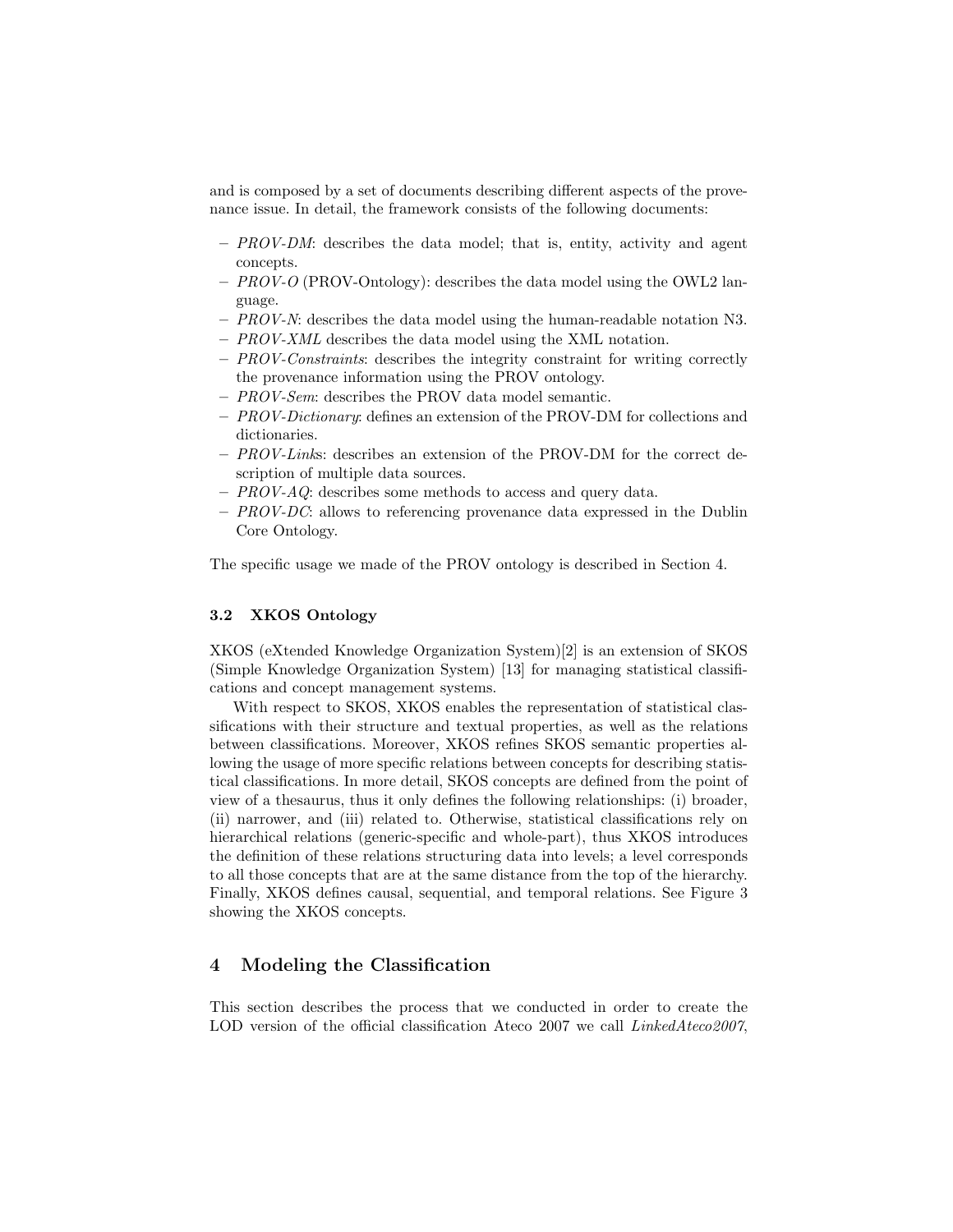

Fig. 3. XKOS Ontology Model Schema

Note that, the same process has been also applied to another classification named COFOG that has been recently published by AgID in collaboration with Istat. Both classifications are available at AgID SPARQL endpoint: http://spcdata.digitpa.gov.it/.

The activity involved the use of different ontologies and vocabularies and a customization of existing models. It is worth noticing that this activity was also described as a best practice within the Italian national guidelines for PSI valorization in order to guide PAs in (i) certifying the provenance of their data (crucial especially in the collaboration between the local and central levels of government), and (ii) using standard and common ontologies when describing their data.

The following subsections detail the activity carried out by Istat and AgID.

#### 4.1 Provenance Modeling

In order to deal with the complexity of the process of standardizing classifications, in our modeling we gathered as much of the information related to such a process as possible, leaving in any case to other users the flexibility to extend the classification with variants and further versions. In this respect, the first phase of the modeling was to represent the provenance of the data that form the LinkedAteco2007. Figure 4 shows the resulting diagram that includes the activities, entities and actors involved in the process, all modeled through the PROV ontology. From the diagram, we can observe that the activity of publishing the LinkedAteco2007 (i.e., Generation Linked Ateco2007) was carried out by two different actors: Ufficio  $RST/B$  and AgID. Ufficio  $RST/B$  is an organizational unit of the DCIT belonging to ISTAT. The diagram also specifies that  $AqID$ is the publisher of the LinkedAteco2007, whereas Ufficio  $RST/B$  is the creator. In addition, the original classification was influenced by the *Eurostat* classifica-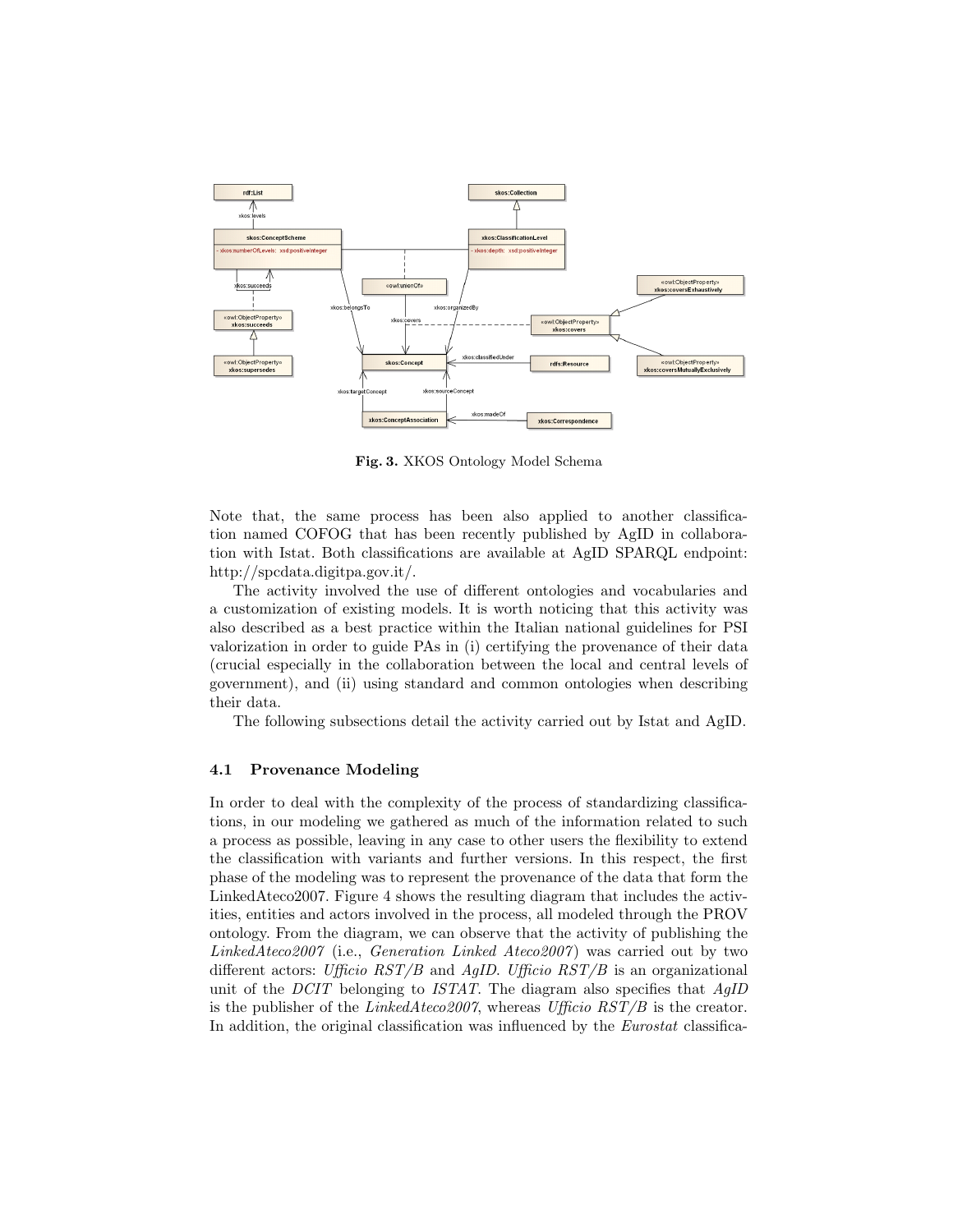

Fig. 4. Provenance Modeling

tion NACE2006v2 and derived from the Ateco2002, a previous variant of the Ateco classification. All the Ateco classifications are grouped together through the Ateco collection.

The model is sufficiently flexible to allow an external user (e.g., a local administration) to extend the  $Ateco2007$  for its own purposes (e.g., add a non-existent activity): in this case, the user can define a variant from the  $LinkedAteco2007$ as illustrated by the Variation Ateco 2007 box at the bottom of Figure 4.

### 4.2 Classification Distribution

To enrich the metadata of the classification, we exploited the use of standard and well-known ontologies. Figure 5 illustrates the metadata enrichment. In particular, we used two ontologies; namely,  $DCAT^3$  and  $ADMS^4$ . The former allows us to insert the classification as dataset of our data catalogue and to decouple the abstract entity notion of dataset from its actual implementation. This also allows us to state the fact that the conceptual model of the dataset is expressed using the RDF framework and that we have produced such classification in different formats (e.g., RDF/N3, RDF/XML, etc.). These different productions are instances of the class dcat:Distribution and some of them are downloadable.

<sup>3</sup> http://www.w3.org/TR/vocab-dcat/

 $4 \frac{\text{http://www.w3.org/TR/vocab-adms)}}{4}$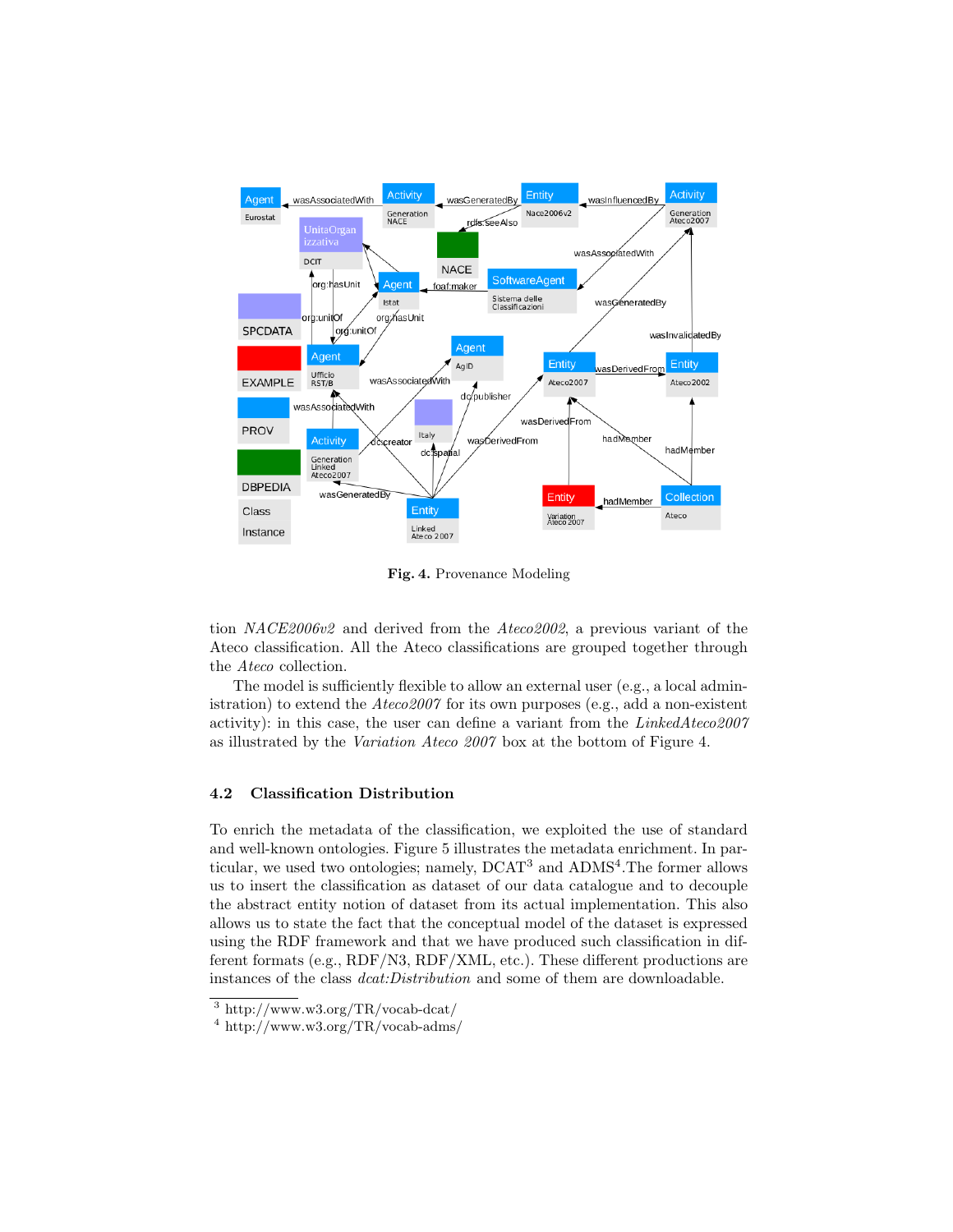

Fig. 5. Classification Distribution

The ADMS ontology allows us to specify and remark that the classification is a semantic asset, since it can be effectively used as integration element between different data, thus enabling semantic interoperability.

Finally, Figure 5 shows that the LinkedAteco2007 entity is a Taxonomy represented using SKOS (see next subsection).

#### 4.3 Classification Modeling

To model the content of the classification we used the wide-used ontology SKOS [13] and its extension for statistical data XKOS [2].

SKOS allows us to express that LinkedAteco2007 is a ConceptSchema and XKOS allows us to represent the full hierarchy of classification levels (i.e., the instances of the class  $x\&os:ClassificationLevel)$ . Each level of the classification is defined by its depth (i.e.,  $x\&os:depth$ ) and is connected to all its member (i.e., skos:member ).

Figure 7 completes the description of the classification by showing how each member is described. Specifically, a member has a notation (i.e., skos:notation), a label (i.e., skos:prefLabel), a textual description in the attributes note (i.e., skos:note) and a comment (i.e., skos:comment). It is worth seeing that every element is explicitly related to the upper level member; that is, it is a specification expressed through skos:specializes, and to the lower level member; that is, it is a generalization expressed through skos:generalizes.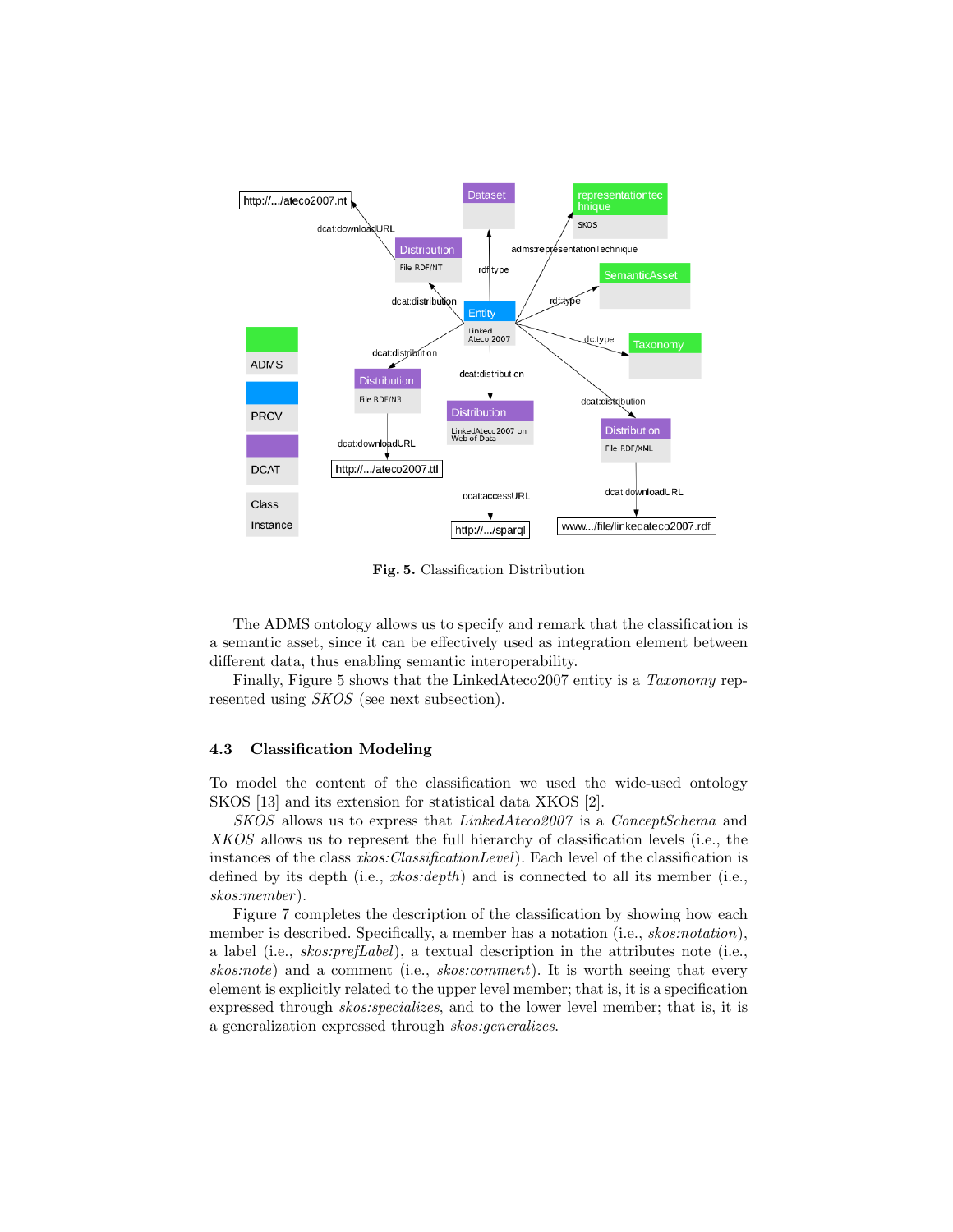

Fig. 6. Classification Modeling using SKOS and XKOS

Implementation. In general the implementation process of the previously described modelling adheres to a methodology proposed and used by AgID in other LOD projects [15]. In particular, the implementation consisted in the following four steps:

- 1. import the tabular data (i.e., a CSV file) from the public available data source<sup>5</sup> in a relational database;
- 2. clean and prepare the data (for instance adding new attributes with composed existing fields) for processing;
- 3. model the RDF data following the diagrams illustrated above and transform them accordingly using common tools. In our case, we used the D2RQ framework [14].
- 4. publish the resulting classification on the Web portal  $SPCData<sup>6</sup>$  and on the corresponding linked data cloud, and making available the LOD dataset for querying through the SPCData SPARQL endpoint.

# 5 Conclusions

The paper describes a real project by Istat and AgiD related to the publication of Official Classifications as LOD in the Italian Public Sector context. The technical

 $\frac{5 \text{ http://sistemaclassificationi.istat.it/class/sistemaclassificationi/index.php}}{5}$ 

<sup>6</sup> http://spcdata.digitpa.gov.it/classificazioni.html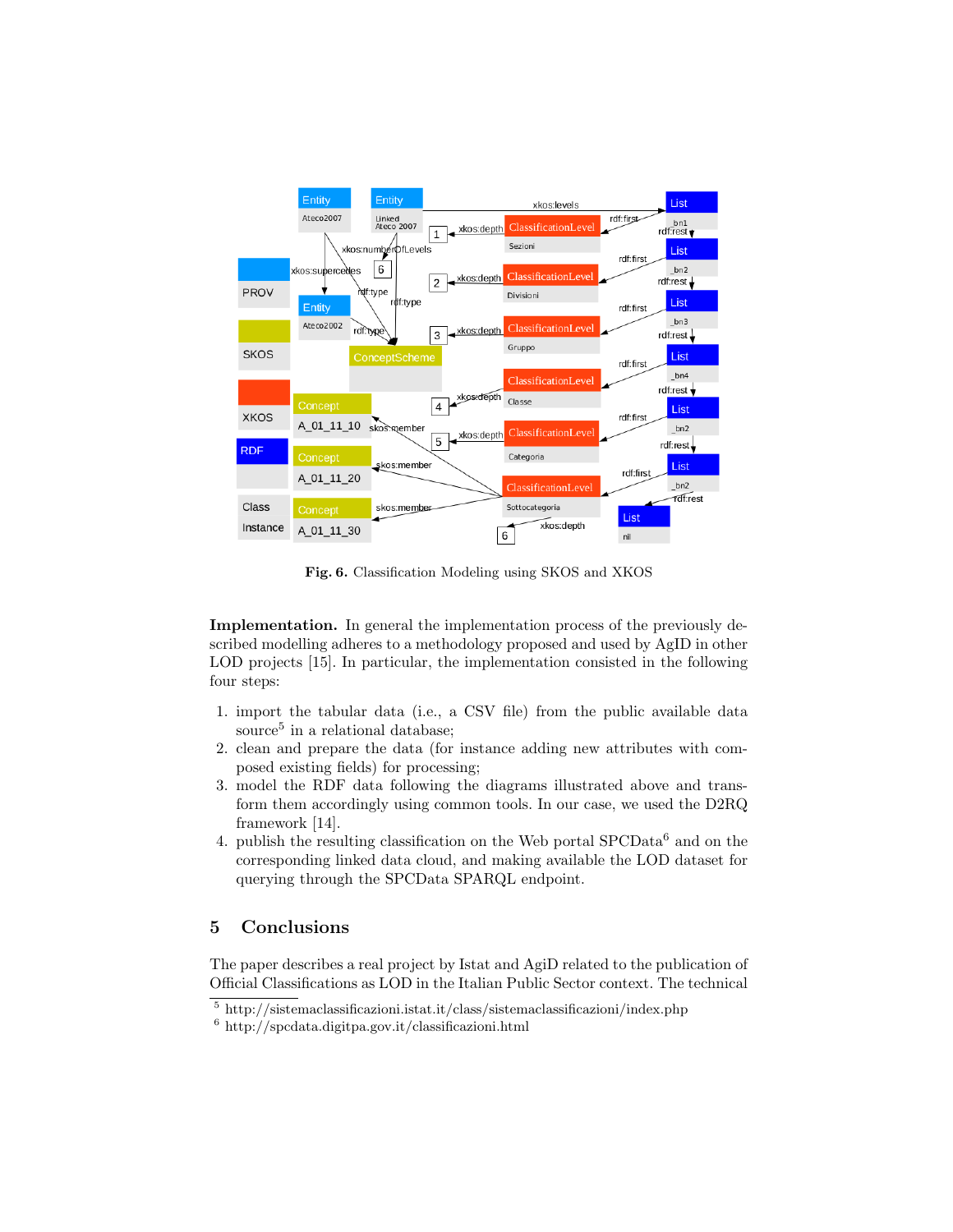

Fig. 7. Classification Levels with XKOS

contributions of the paper is focused on the modeling aspects of the classifications by making use of ontologies that are specific of the statistical domain, like XKOS, as well as of more general purpose ontologies, like PROV.

Besides technical contributions, the paper also provides a relevant methodological contribution to foster data interoperability among different institutions. Indeed, data interoperability is made possible by twofold efforts:

- shared formats and models, i.e., technological standards like RDF framework and ontologies like XKOS.
- content harmonization, i.e., common domain-specific information concepts.

We think that publishing OS classifications in LOD is a first important step towards "content" harmonization, which can consistently speed up the cooperation among different institutions based on data sharing and exchanges.

# References

- 1. Classificazione delle attività economiche 2007 (ateco), http://www3.istat.it/strumenti/definizioni/ateco/ateco.html?versione=2007.3
- 2. Extended knowledge organization system (xkos), http://www.ddialliance.org/Specification/RDF/XKOS/
- 3. G8 open data charter and technical annex, https://www.gov.uk/government/publications/open-data-charter/g8-open-datacharter-and-technical-annex